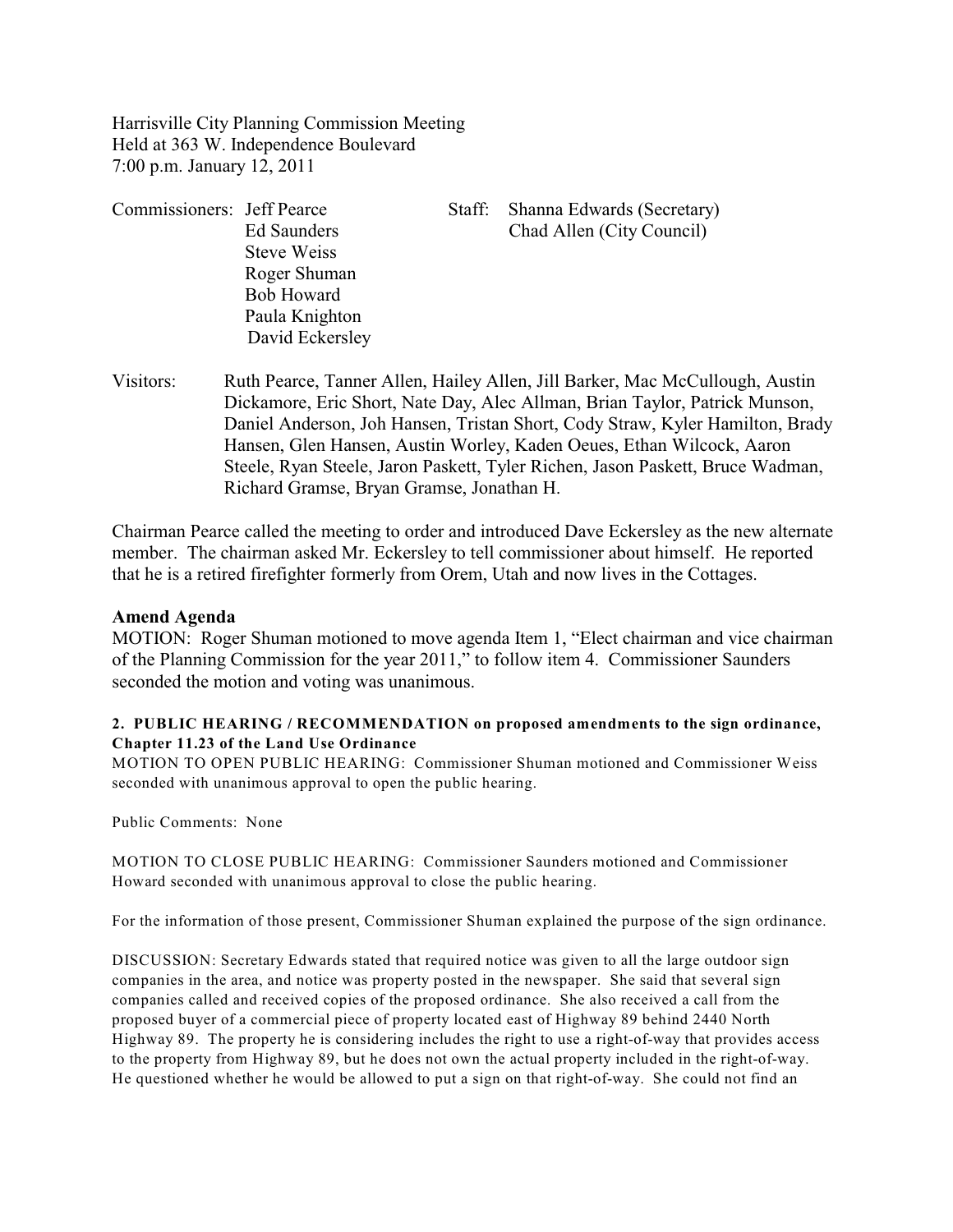Harrisville City Planning Commission Meeting-January 12, 2011 Page 2

answer and referred him to Greg Montgomery. Since the man is not in attendance at this meeting, he must have had his questioned answered.

MOTION: Commissioner Saunders motioned to recommend to the city council that they adopt the proposed amendments to the sign ordinance, Chapter 11.23 of the Land Use Ordinance. Commissioner Weiss seconded the motion and voting for the recommendation was unanimous.

**3.Consider recommending approval of a boundary line adjustment for property located at 1550 North 475 West (110190027 and 110190026) requested by Jill Barker and Matt McCollough.** DISCUSSION: Jill Barker and Matt McCollough came forward and explained that the boundary adjustment will expand the boundary of the existing lot (110190026). Shanna Edwards reported that she talked with City Engineer, Kent Jones, and he recommends approval. He has been in contact with Bona Vista Water about placement of their easement, and he will make sure all easements are in order before he signs off on the plat. Chairman Pearcee disclosed that the Trails Element of the Future Land Use Map shows a proposed trail along the canal easement. Secretary Edwards mentioned that normally a boundary line adjustment can be approved by the project management committee, but in this case there were easements involved which requires planning commission and city council approval.

MOTION: Commissioner Weiss motioned to recommend that the city council accept the boundary line adjustment being considered. The motion was seconded by Commissioner Howard and voting on the recommendation was unanimous.

#### **4. ADDED: Consider recommendation concerning re application for access approval onto West Harrisville Road at approximately 800 West for Fiera Vista development in Ogden City.** DISCUSSION: The developer, Wayne Crow, was not present, but Chairman Pearcee explained that final

approval given by the city council for this proposed access on West Harrisville Road was valid for six months. It was not recorded in that time period and the approval became null and void. Chairman Pearcee said that the developer is now reapplying for approval.

MOTION: Commissioner Shuman motioned to recommend the city council approve the re application for the access at approximately 800 West Harrisville Road for Fiera Vista development in Ogden City. The motion was seconded by Commissioner Saunders and voting on the recommendation was unanimous.

# **1. Elect chairman and vice chairman of the Planning Commission for year 2011.**

Chairman Pearcee reminded commissioners that it is the chairman's responsibility to attend project management meetings which are generally held the second Thursday of each month at 9:00 a.m. However, this assignment can be delegated to another commissioner. Chairman Pearcee opened nominations for chairman of the Harrisville City Planning Commission.

Commissioner Howard nominated Jeff Pearcee to be retained as chairman. Ed Saunders seconded the nomination.

Commissioner Knighton nominated Commissioner Shuman for chairman. Commissioner Weiss seconded the nomination.

Commissioner Knighton motioned to close nominations, seconded by Commissioner Weiss.

VOTE FOR CHAIRMAN: Commissioners Shuman, Saunders, Howard, Weiss, and Eckersley voted for Jeff Pearcee. Commissioners Pearcee and Knighton voted for Commissioner Shuman. Jeff Pearcee will be the chairman for the year 2011.